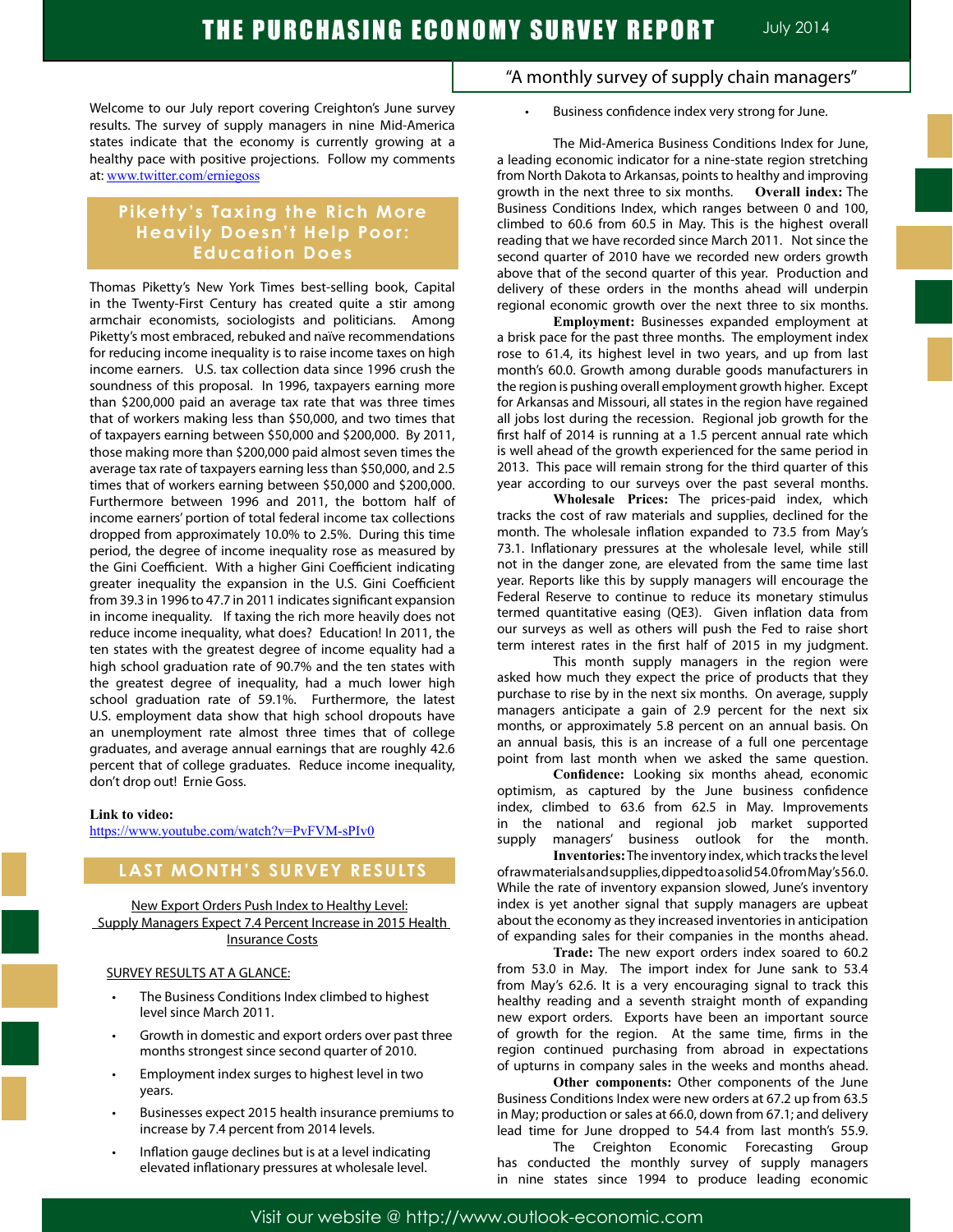# **THE PURCHASING ECONOMY SURVEY REPORT JUly 2014**

# THE PURCHASING ECO

## "A monthly survey of supply chain managers"

indicators of the Mid-America economy. States included in the survey are Arkansas, Iowa, Kansas, Minnesota, Missouri, Nebraska, North Dakota, Oklahoma and South Dakota.

The forecasting group's overall index, referred to as the Business Conditions Index, ranges between 0 and 100. An index greater than 50 indicates an expansionary economy over the course of the next three to six months. The Business Conditions Index is a mathematical average of indices for new orders, production or sales, employment, inventories and delivery lead time. This is the same methodology used by the National Institute for Supply Management, formerly the Purchasing Management Association, since 1931.

## **MID-AMERICA STATES**

## ARKANSAS

The June overall index, or leading economic indicator, for Arkansas declined to 51.3 from May's much stronger 58.9. Components of the index from the monthly survey of supply managers were new orders at 48.9, production or sales at 48.7, delivery lead time at 57.3, inventories at 45.2, and employment at 56.4. Even with recent growth, Arkansas and Missouri are the only two states that have yet to regain the jobs lost during the national recession. According to our surveys, Arkansas will continue to add jobs but at a slow pace with durable goods manufacturing outperforming nondurable goods production in the state.

### IOWA

Iowa's Business Conditions Index for June expanded to a very healthy 67.8 from May's 66.5. Components of the index from the monthly survey of supply managers were new orders at 77.4, production or sales at 77.5, delivery lead time at 57.9, employment at 67.3, and inventories at 58.8. "There are more workers on Iowa payrolls than ever before. Our surveys indicate this expansion will continue. However China's recent decision to reject the importation of U.S. dried distillers' grains (DDGs), due to concerns over bioengineered corn, is a risk to the state's large bioenergy sector, especially if other nations follow suit. China currently purchases between one-fourth and one-third of the U.S. output of DDGs that is exported, and Iowa is the nation's largest producer of DDGs. Food producers in Iowa experienced a pullback in business activity for the month.

### **KANSAS**

The Kansas Business Conditions Index for June expanded to a healthy 59.4 from 58.8 in May. Components of the leading economic indicator from the monthly survey of supply managers were new orders at 70.3, production or sales at 67.7, delivery lead time at 48.4, employment at 51.7, and inventories at 59.0. Kansas continues to add jobs and economic activity at a positive pace. While the state's durable goods sector, including aircraft and aerospace parts producers, is experiencing pullbacks in economic activity, this has been more than offset with positive growth among nondurable goods manufacturers.

### **MINNESOTA**

June's survey results mark the 19th straight month Minnesota's Business Conditions Index has remained above growth neutral. The index expanded to a regional high of 70.1 from 67.3 in May. Components of the index from the June survey of supply managers in the state were new orders at 80.0, production or sales at 80.8, delivery lead time at 57.7, inventories at 72.4, and employment at 59.6. There are more workers on Minnesota companies' payrolls than ever before. Our surveys indicate that this expansion will continue setting a new record each month. However China's recent decision to reject the importation of U.S. DDGs, due to concerns over bioengineered corn, is a risk to the state's bioenergy sector especially if other nations follow suit. China currently purchases a between one-fourth and one-third of the U.S. output of DDGs that is exported, and Minnesota is the nation's fourth largest producer of DDGs. Contrary to other food producers in the region, Minnesota's expanded for the month

#### **MISSOURI**

- Total nonfarm payroll employment increased by 288,000 in June, and the unemployment rate declined to 6.1% This is much better than expected. Job gains were widespread, led by employment growth in professional and business services, retail trade, food services and drinking places, and health care.
- • For May, Creighton University's survey of supply managers and the national survey of supply managers point to improving growth for through the third quarter of 2014.
- The U.S. trade deficit fell in May as exports hit an all-time high and imports dipped slightly.

The June Business Conditions Index for Missouri advanced to a brisk 59.3 from May's solid 57.7. Components of the survey of supply managers for June were new orders at 61.3, production or sales at 63.9, delivery lead time at 55.8, inventories at 53.1, and employment at 62.3. Even with recent growth, Arkansas and Missouri are the only two states that have yet to regain the jobs lost during the national recession. According to our surveys, Missouri will continue to add jobs but at a slow pace with durable goods manufacturing, especially vehicle manufacturing, outperforming nondurable goods production in the state.

### NEBRASKA

- CPIs: On July 22, the Bureau of Labor Statistics releases consumer price indices for June. A monthly increase of more than 0.3% will encourage the Fed to begin preparing the market for a rate hike in the first quarter of 2015.
- • GDP: On July 30, the U.S. BEA releases preliminary estimate of Q2 GDP. Annualized growth of less than 2% will be very disappointing and give bond prices boost and push interest rates lower.
- • Jobs: On Friday August 1, the U.S. Bureau of Labor Statistics (BLS) will release employment report for June. Another strong report (job additions above 250,000) will result in long term interest rates rising more quickly and a short-term rate increase in the first quarter of 2015.

For the sixth straight month, Nebraska's overall index remained above 50.0. The index, a leading economic indicator from a survey of supply managers in the state, slipped to a still solid 55.2 from May's 55.6. Components of the index for June were new orders at 59.8, production or sales at 59.0, delivery lead time at 52.3, inventories at 52.5, and employment at 52.6. Our surveys indicate that Nebraska's expansion will continue with state employment rising to record levels in the months ahead. Growth in Nebraska's nondurable manufacturing sector, especially biofuels, has offset weaker conditions among durable goods manufacturers. However China's recent decision to reject the importation of U.S. DDGs, due to concerns over bioengineered corn, is a risk to Nebraska's large bioenergy industry, especially if other nations follow suit. China currently purchases a between one-fourth and one-third of the U.S. output of DDGs that is exported and Nebraska is the nation's second largest producer of DDGs.

## NORTH DAKOTA

The state's leading economic indicator fell, but to a level pointing to healthy improvements in the state's economy. The June reading of 61.6 was down from May's 65.2. Components of the overall index from the monthly survey of supply managers for June were new orders at 60.1, production or sales at 56.3, delivery lead time at 53.4, employment at 84.0, and inventories at 54.0. Almost every month since the fourth quarter of 2007, North Dakota's employment level has risen to a record high. Our surveys indicate that this trend will continue for the second half of 2014. On the other hand, durable goods producers in the state and food processors are experiencing pullbacks in economic activity.

> Survey results for June will be released on the first business day of next month, August 1st. Follow Goss on twitter at http://twitter.com/erniegoss

|                                         | <b>NOMY SURVEY REPORT</b><br><b>July 2014</b>                                                                                                                                                                                                                                                                                                                                                                                                                                                                                                                                                                            |
|-----------------------------------------|--------------------------------------------------------------------------------------------------------------------------------------------------------------------------------------------------------------------------------------------------------------------------------------------------------------------------------------------------------------------------------------------------------------------------------------------------------------------------------------------------------------------------------------------------------------------------------------------------------------------------|
|                                         | "A monthly survey of supply chain managers"                                                                                                                                                                                                                                                                                                                                                                                                                                                                                                                                                                              |
| J                                       | <b>FROM GOSS:</b>                                                                                                                                                                                                                                                                                                                                                                                                                                                                                                                                                                                                        |
| ٦<br>X<br>΄,<br>t                       | I anticipate that short term interest rates (loans and<br>bonds less than 5 years in length will rise in the months<br>ahead.                                                                                                                                                                                                                                                                                                                                                                                                                                                                                            |
| а<br>J<br>r.<br>C<br>).<br>e<br>ıl<br>Ę | I expect a major retrenchment in the values (stock<br>prices) of some of recent fluffy IPOs (Initial Public Offers).<br>Venture capitalists and others are throwing money at<br>some idiotic ideas from Silicon Valley and beyond. One of<br>the latest nutty ventures DiedInHouse.com was founded<br>in 2013 by a software development company. The Died<br>in House provides users with death records associated<br>with a specific address. Re-examine your portfolio and<br>reduce your risks related to such companies. In the next<br>year, there will be some big losers among those placing<br>these risky bets. |
|                                         | OTHER REPORTS:                                                                                                                                                                                                                                                                                                                                                                                                                                                                                                                                                                                                           |
| s<br>C                                  | National Association of Business Economics (NABE)<br>(June 2014): NABE's June 2014 Outlook Survey panelists                                                                                                                                                                                                                                                                                                                                                                                                                                                                                                              |
| e                                       | expect stronger economic growth for the balance of<br>this year than they did three months ago," said NABE                                                                                                                                                                                                                                                                                                                                                                                                                                                                                                               |
|                                         | President Jack Kleinhenz, chief economist of the National<br>Retail Federation. "The consensus forecast is that real<br>GDP will advance at a strong 3.5% annualized clip in the<br>second quarter of 2014, bolstered by activity that was                                                                                                                                                                                                                                                                                                                                                                               |
| S                                       | postponed due to adverse weather conditions earlier<br>in the year. The March survey called for a 2.8% second-<br>quarter gain. Growth expectations for the third and<br>fourth quarters of 2014, at 3.1% and 3.2%, respectively,                                                                                                                                                                                                                                                                                                                                                                                        |
|                                         | have also been revised upward. "The latest forecast                                                                                                                                                                                                                                                                                                                                                                                                                                                                                                                                                                      |
| s<br>6                                  | for annual real GDP growth this year is lower than the<br>previous survey, though, due to a contraction in the first                                                                                                                                                                                                                                                                                                                                                                                                                                                                                                     |
| s                                       | quarter. On an annual average basis, real GDP growth                                                                                                                                                                                                                                                                                                                                                                                                                                                                                                                                                                     |
| у                                       | is seen increasing from 1.9% in 2013 to 2.5% in 2014,<br>down from March's expectation of 2.8%. The panel's<br>forecast of a further acceleration to 3.1% real GDP growth                                                                                                                                                                                                                                                                                                                                                                                                                                                |
|                                         | in 2015 is unchanged from March. Expectations for<br>business investment, housing construction, exports and                                                                                                                                                                                                                                                                                                                                                                                                                                                                                                              |
|                                         | government outlays have been tempered. In contrast,<br>consumer spending is projected to increase-and the<br>labor market to improve-both more quickly than                                                                                                                                                                                                                                                                                                                                                                                                                                                              |
| s                                       | previously forecast. Moreover, inflationary expectations<br>remain low."                                                                                                                                                                                                                                                                                                                                                                                                                                                                                                                                                 |
| e<br>J                                  | <b>Goss Eggs</b>                                                                                                                                                                                                                                                                                                                                                                                                                                                                                                                                                                                                         |
| r                                       | (Recent Dumb Economic Moves)                                                                                                                                                                                                                                                                                                                                                                                                                                                                                                                                                                                             |
| a                                       | Once again Congressional Democrats and Republicans<br>are bonding to advance bailouts for some of the nation's<br>biggest corporations. This time it is funding for the<br>Depression era relic, the Export-Import bank. The                                                                                                                                                                                                                                                                                                                                                                                             |
| r                                       | bank hands out loans, capital and credit insurance to<br>support U.S. firm's sales abroad. Last year, the bank's<br>authorizations exceeded \$27 billion. Why should the U.S.                                                                                                                                                                                                                                                                                                                                                                                                                                            |

### OKLAHOMA

Oklahoma's leading economic indicator continues to point to expanding economic conditions in the months ahead. Oklahoma's Business Conditions Index for June jumped to 66.6 from May's healthy 58.3. Components of the June survey of supply managers in the state were new orders at 71.2, production or sales at 69.9, delivery lead time at 62.8, inventories at 63.3, and employment at 65.9. There are more workers on Oklahoma companies' payrolls than ever before. Our surveys indicate that this expansion will continue to with a new employment record set each month. Growth for both durable and nondurable goods, especially those tied to energy, will boost economic expansion for the second half of 2014.

## SOUTH DAKOTA

After moving below growth neutral in November of 2012, After moving below growth neutral in November of 2012, South Dakota's leading economic indicator has been above

growth neutral 50.0 each month since. The overall index from the monthly survey of supply managers expanded to 69.5 from May's regional high 68.9. Components of the overall index for June were new orders at 68.9, production or sales at 75.7, delivery lead time at 61.8, inventories at 75.2, and employment at 65.8. South Dakota's employment level expanded to record level for the second quarter of 2014. Manufacturing continues to expand and boost overall state growth higher. I expect this trend to continue for the second half of 2014.

# **THE BULLISH NEWS**

## **THE BEARISH NEWS**

- • GDP declined by 2.9% in the first quarter of 2014. This is the worst quarter since Quarter 1, 2009.
- • The Consumer Price Index (CPI) increased 0.4% in May after rising 0.3% in April. The index for all items less food and energy rose 0.3% in May after increasing 0.2% in April. Both readings are above the Federal Reserve's target and could push interest rates up before currently anticipated by the Fed.
- Price earnings ratios for U.S. stocks are getting a bit rich, especially if the Fed begins to talk tough on interest rates.

## **WHAT TO WATCH**

Ĩ

taxpayers guarantee loans that private lenders reject?

For historical data and forecasts visit our website at: http://www2.creighton.edu/business/economicoutlook/ www.ernestgoss.com